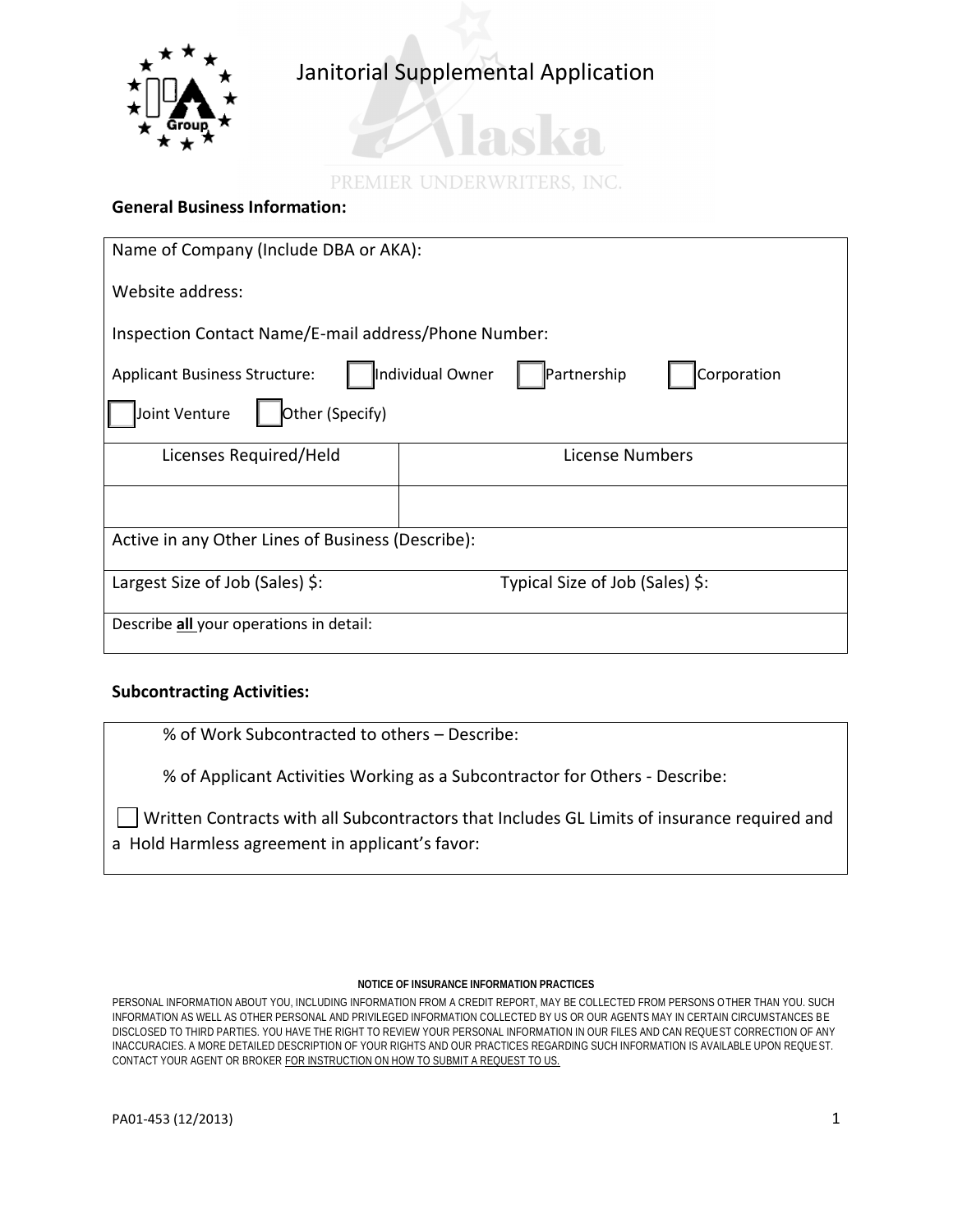

## PREMIER UNDERWRITERS, INC.

aska

## **Type of Customers (Percentage of Each):**

| % Residential                                                  | % Commercial   | % Industrial | % Institutional |  |  |
|----------------------------------------------------------------|----------------|--------------|-----------------|--|--|
|                                                                | % Governmental |              |                 |  |  |
| Has the type of Business Activity Changed In the Last 3 years: |                |              |                 |  |  |
| Height/Number of stories:                                      |                |              |                 |  |  |

### **Janitorial Activities:**

| Is a significant portion of the applicant's business concentrated in one or two large building<br>$accounds \mid \nvert$ Yes<br><b>No</b>                                                                                                                                                                      |
|----------------------------------------------------------------------------------------------------------------------------------------------------------------------------------------------------------------------------------------------------------------------------------------------------------------|
| Before janitorial work begins, does a supervisor determine if any pre-existing damage (e.g.,<br>chips in floors, large stains on carpets, etc.) is present? (If damage is noted, is it brought to the<br>client's attention, and is the client required to sign an inspection report): $\Box$ Yes<br><b>NO</b> |
| Light janitorial work:                                                                                                                                                                                                                                                                                         |
| Cleaning restrooms, Dusting, Empty waste cans, Sweeping floors                                                                                                                                                                                                                                                 |
| Washing and waxing (if yes, non-skid waxing used?)                                                                                                                                                                                                                                                             |
| Comments:                                                                                                                                                                                                                                                                                                      |
|                                                                                                                                                                                                                                                                                                                |
|                                                                                                                                                                                                                                                                                                                |
|                                                                                                                                                                                                                                                                                                                |

### **NOTICE OF INSURANCE INFORMATION PRACTICES**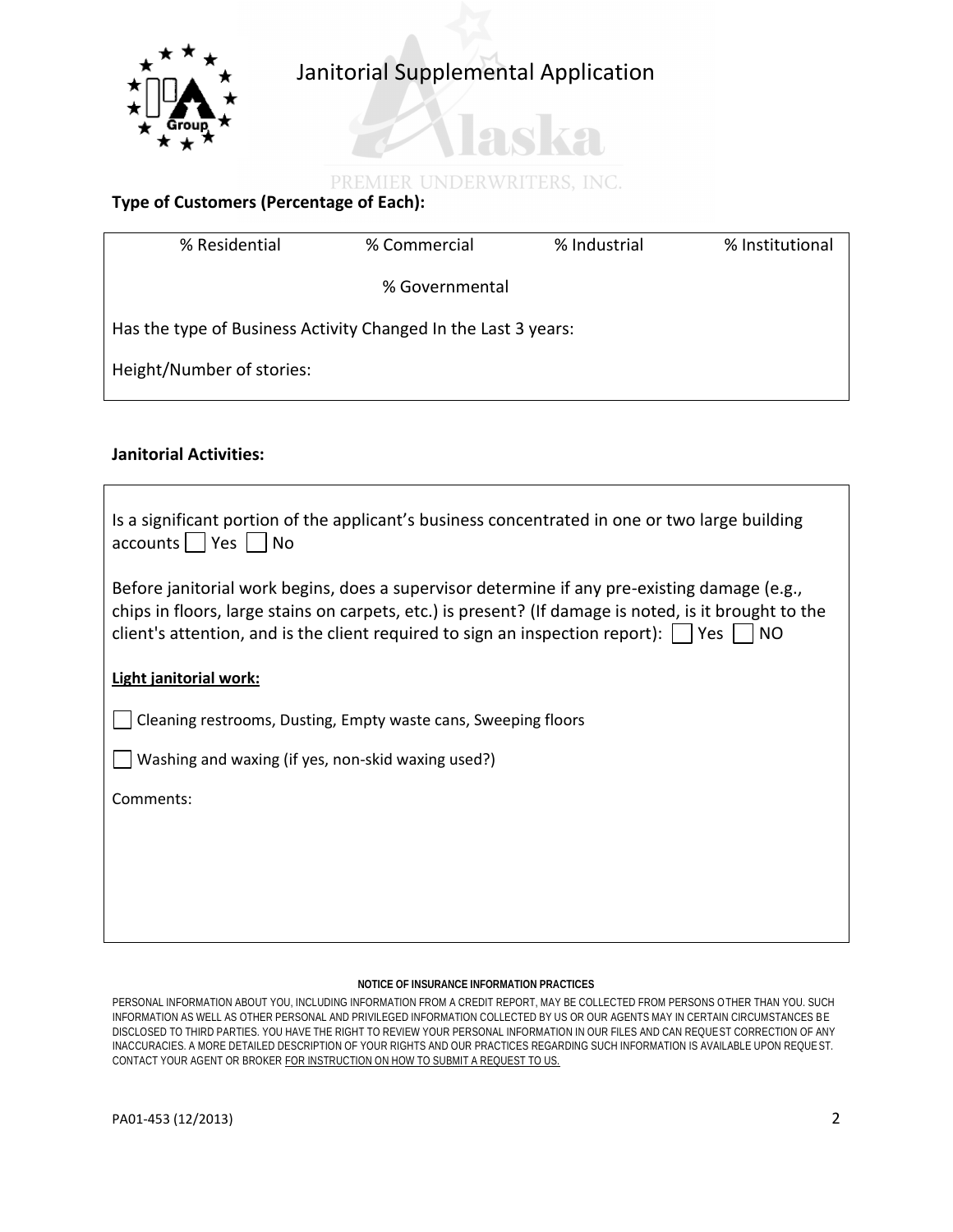

## Janitorial Supplemental Application

| <b>Specialized facility/activities:</b><br>RWRITERS, INC.                                                                                                                        |  |  |
|----------------------------------------------------------------------------------------------------------------------------------------------------------------------------------|--|--|
| Medical facilities and hospitals $\vert \ \vert$ Construction sites $\vert \ \vert$ Food Markets (On Call 24 Hours?)<br>Airports     Parking Lots     Window cleaning activities |  |  |
| Height/Number of stories:                                                                                                                                                        |  |  |
| Are all employees assigned to such tasks provided with the appropriate training?<br>Yes  <br>N <sub>O</sub>                                                                      |  |  |
| Comments:<br>(Describe the Specialized Facilities or Activity)                                                                                                                   |  |  |
| Precautions taken to protect passersby and clients' visitors and employees when work is<br>conducted during business hours or around public walkways                             |  |  |
| Workers instructed to post warning signs that are visible to all and to erect barricades<br>directing people around the work area                                                |  |  |
| Cleaning equipment left at work sites overnight has preventative measures taken to<br>eliminate any third party access to such equipment                                         |  |  |

## **Equipment:**

Lease, rent equipment to other contractors With or without Operators – Describe:

Lease, rent or borrow equipment from others – With or without Operators

Describe:

Written contract in place detailing Equipment maintenance/repair responsibilities:

### **NOTICE OF INSURANCE INFORMATION PRACTICES**